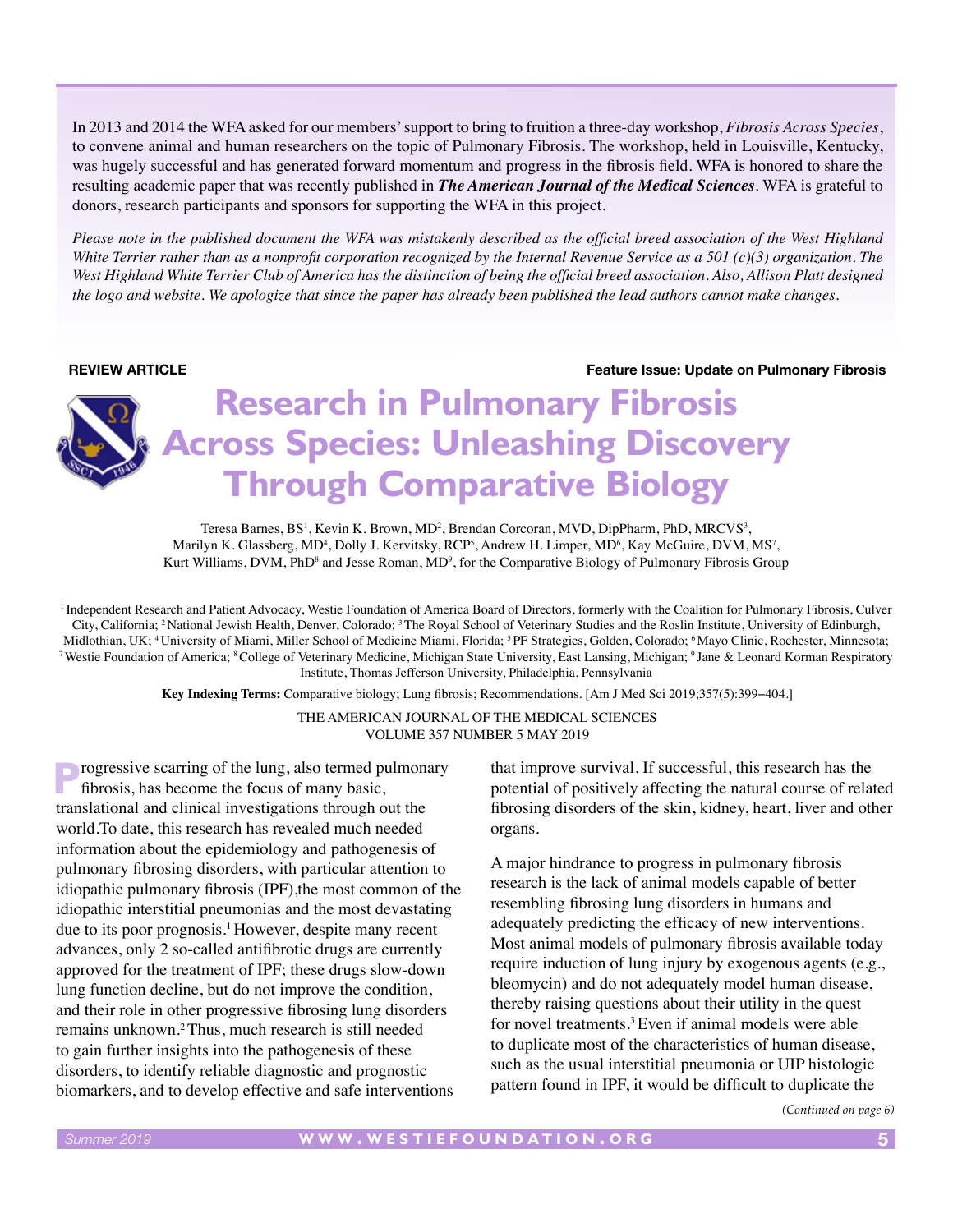### *(Research in Pulmonary Fibrosis continued from page 5)*

genetic and environmental factors that contribute to disease development in humans. This, compounded by the anatomic and behavior differences between animals and humans, has prevented the development of a truly relevant model.4

Interestingly, spontaneous progressive pulmonary fibrosis is not restricted to humans. In fact, this disorder has been recognized for over 2 decades in veterinary medicine in a variety of domestic animal species including cats, dogs and horses.<sup>5, 6</sup> Unfortunately, these disorders have received little attention in the biomedical community outside of veterinary medicine. Given that the affected species are long-lived animals that share a common environment with humans, they might represent relevant models of spontaneously occurring, progressive lung fibrosis. If so, investigating pulmonary fibrosis in these species could advance progress in this area.

Because of the potential of such approaches to accelerate discovery and to promote awareness, communication and collaboration regarding spontaneous progressive fibrosing lung disorders in mammals, the Westie Foundation of America (WFA) sponsored a 1-day meeting in October 2007 held in Lafayette, Indiana, USA. The WFA is the official breed association of the West Highland Terrier, a breed of dogs that is known to be afflicted with progressive lung fibrosis. This workshop brought together international physicians, veterinarians, pathologists, researchers and advocacy experts to discuss fibrotic lung disorders in humans and domestic animals. Afterward, a working group of the American Thoracic Society and participants of the initial workshop reported on the workshop findings

and made the following recommendations<sup>7:</sup> (1) Promote the conduction of detailed descriptive studies in affected domestic animals to define the clinical, imaging and pathologic presentation of pulmonary fibrosis in these species; (2) Emphasize the need for performing genetic studies and other pathogenesis-based investigations in naturally-occurring spontaneous models of pulmonary fibrosis to investigate the potential translation to IPF in humans as these models should provide more relevant tools to investigate the potential effectiveness of novel antifibrosis drugs in prehuman trials; (3) Emphasize the need for studies defining the anatomic and cellular differences in the lungs of different species for the adequate interpretation of discordant findings; (4) Stimulate the generation of suitable reagents to adequately test hypotheses in different species of animals; and (5) Promote the establishment of a consortium of interested centers and a central repository of clinical information and biologic specimens from naturally occurring spontaneous models of lung fibrosis in domestic animals to enable further research that may benefit both physicians and veterinarians in their efforts to adequately manage lung fibrosis in their patient populations.

In May 2014, a second meeting on Comparative Biology of Pulmonary Fibrosis was held in Louisville, Kentucky. As before, clinicians, researchers, veterinary doctors, pathologists and patient advocates came together to discuss the state of research in this field.The meeting was again endorsed by members of the Working Group on Lung Fibrosis of the Assembly of Respiratory Cell and Molecular Biology of the American Thoracic Society, and



FIGURE 1. Computed tomography scan image of dog with pulmonary fibrosis. (A) Ground glass opacity in mildly affected dog. (B) Extensive ground glass opacity with prominent mosaic attenuation in moderately affected dog. (C) Ground glass opacity, traction bronchiectasis and parenchymal bands in severely affected dog.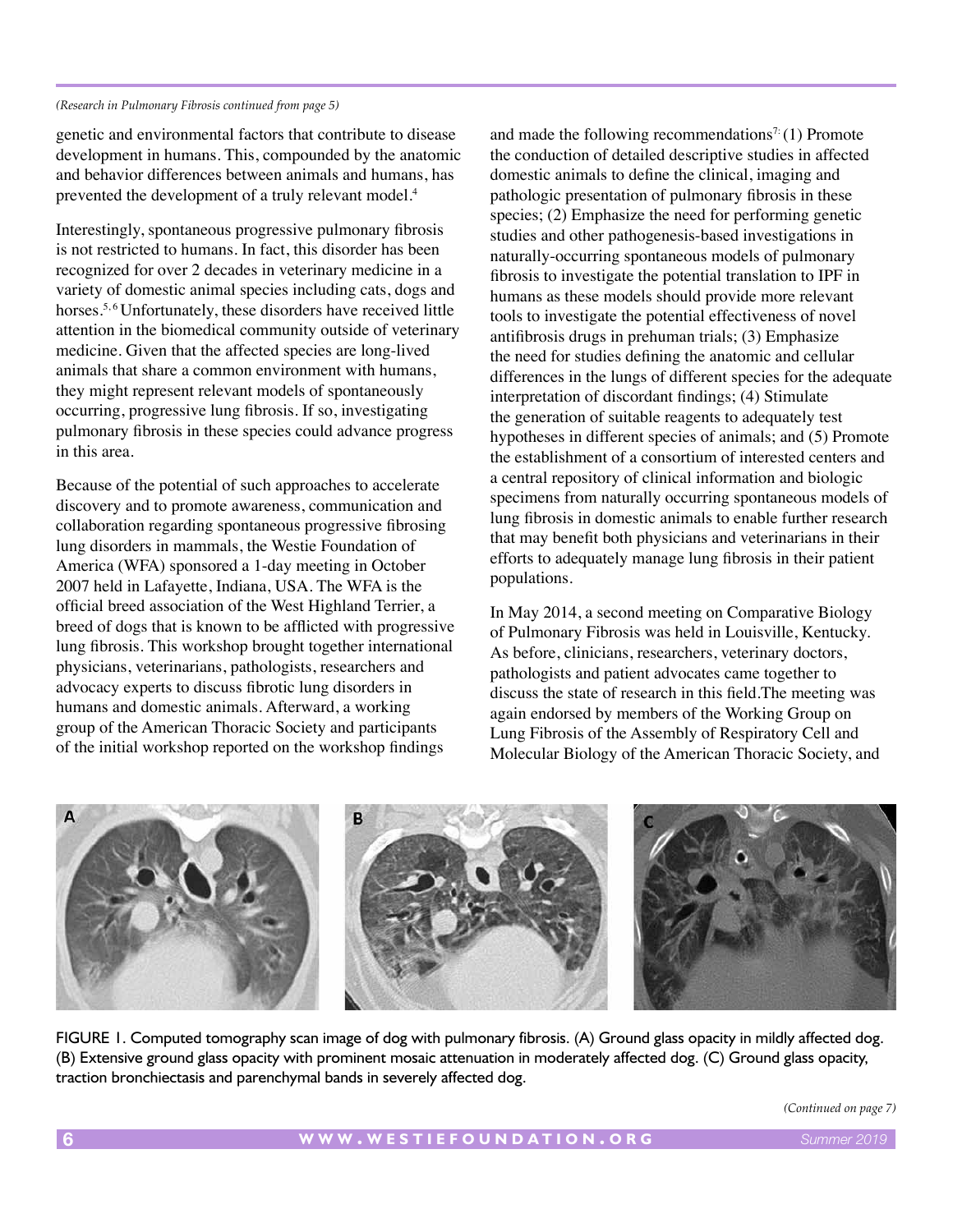### *(Research in Pulmonary Fibrosis continued from page 6)*

was supported by industry, The Westie Foundation, The Morris Animal Foundation and The AKC Canine Health Foundation. During the meeting, extensive discussions surrounded the limited progress made in the field since the first meeting. However, energized by the potential this field of investigation could have on understanding fibrosing lung disorders, the team powered through an ambitious agenda hoping to define a new path for such efforts. The proceedings of this meeting were not published; however, considering the perceived importance of the discussions held, a group of meeting organizers and participants came together to summarize its proceedings in this document.

The group discussion first focused on the fact that key clinical manifestations of pulmonary fibrosis are common in both humans and domestic animals. These similarities are best highlighted in recent publications showing that in canine IPF, for example, the disease is a chronic, progressive, interstitial lung disease affecting mainly middle-aged and old West Highland white terriers.<sup>8</sup> It is clinically characterized by exercise intolerance, restrictive dyspnea and coughing, and course crackles are present on lung auscultation. Abnormal blood gases and shortened "6-minute walk test" distance, a test that evaluates endurance and gas exchange capability, are common, and secondary pulmonary hypertension is not infrequent.<sup>9</sup> These data emphasize the striking similarities in the clinical presentation of spontaneously occurring pulmonary fibrosis observed in humans and domestic animals as highlighted previously.7

More data about the imaging presentation of pulmonary fibrosis in domestic animals have also emerged *(see Figure 1)*. In a retrospective study including 21 West Highland white terriers (WHWT), the severity of pulmonary computer tomography (CT) findings was positively correlated with severity of clinical signs, and negatively associated with survival time after diagnosis. The most common CT findings included ground glass pattern (16/21dogs) and focal reticular and mosaic ground-glass opacities (10/21dogs), with very rare and minimal honey- combing identified.10

In addition to the above, the group also discussed that noted similarities between dogs and humans began to dissipate when evaluating the pulmonary histopathologic findings present in these conditions. In 18 WHWT with canine IPF, a pattern resembling NSIP was predominant rather

than a pattern of UIP.<sup>11</sup> NSIP, for non specific interstitial pneumonia, is another histologic pattern observed in another type of idiopathic interstitial pneumonia. In contrast to UIP, the NSIP pattern is more homogenous throughout the lung, shows more cellularity and less fibrosis, and fibroblastic foci are not typical; this entity is considered responsive to immunosuppression in many circumstances in humans.<sup>12</sup> The majority of the dogs tested showed multifocal areas of accentuated subpleural and peribronchiolar fibrosis with what was reported as occasional honeycombing and "profound" alveolar epithelial changes, and fibroblastic foci were not seen. In some cases, intra-alveolar organizing fibrosis adjacent to interstitial mature collagen deposition was observed, especially in more severely affected areas. Interestingly, severe pulmonary lesions were more frequent in the caudal than in the cranial lung lobes. The increased availability of high-resolution computed tomography data from affected dogs, coupled with the limited pathologic data already available, support the contention that the canine form of IPF is in fact NSIP. Case cohort studies are now ongoing at the University of Edinburgh Veterinary School to assess the clinical response of affected dogs to immunosuppressive therapy with prednisolone and mycophenolate to determine if this indeed behaves as NSIP. Furthermore, while the ground glass attenuation and mosaic pattern on HRTC can be associated with hypersensitivity pneumonitis, this condition can be excluded as it is not recognized in the dog. One confounding factor, however, is the often-late presentation of affected dogs with extensive fibrosis making measurable response to trial therapy problematic.

In evaluating 9 cats carrying a diagnosis of pulmonary fibrosis based on radiographic findings, investigators found focally increased soft tissue attenuation, masses and ventral consolidations that exhibited no improvement with dorsal vs. ventral recumbence.<sup>13</sup> On histology, pulmonary fibrosis in these cats was evident with type II pneumocyte hyperplasia and smooth muscle hypertrophy. Epithelial metaplasia was present in one case. However, they also observed changes consistent with a bronchointerstitial pattern, alveolar pattern, pulmonary masses, pulmonary bullae, pleural effusions and cardiomegaly. Overall, the findings suggested highly variable radiographic characteristics, which might mimic pulmonary fibrosis, but also other conditions such as asthma, pneumonia, pulmonary edema and neoplasia.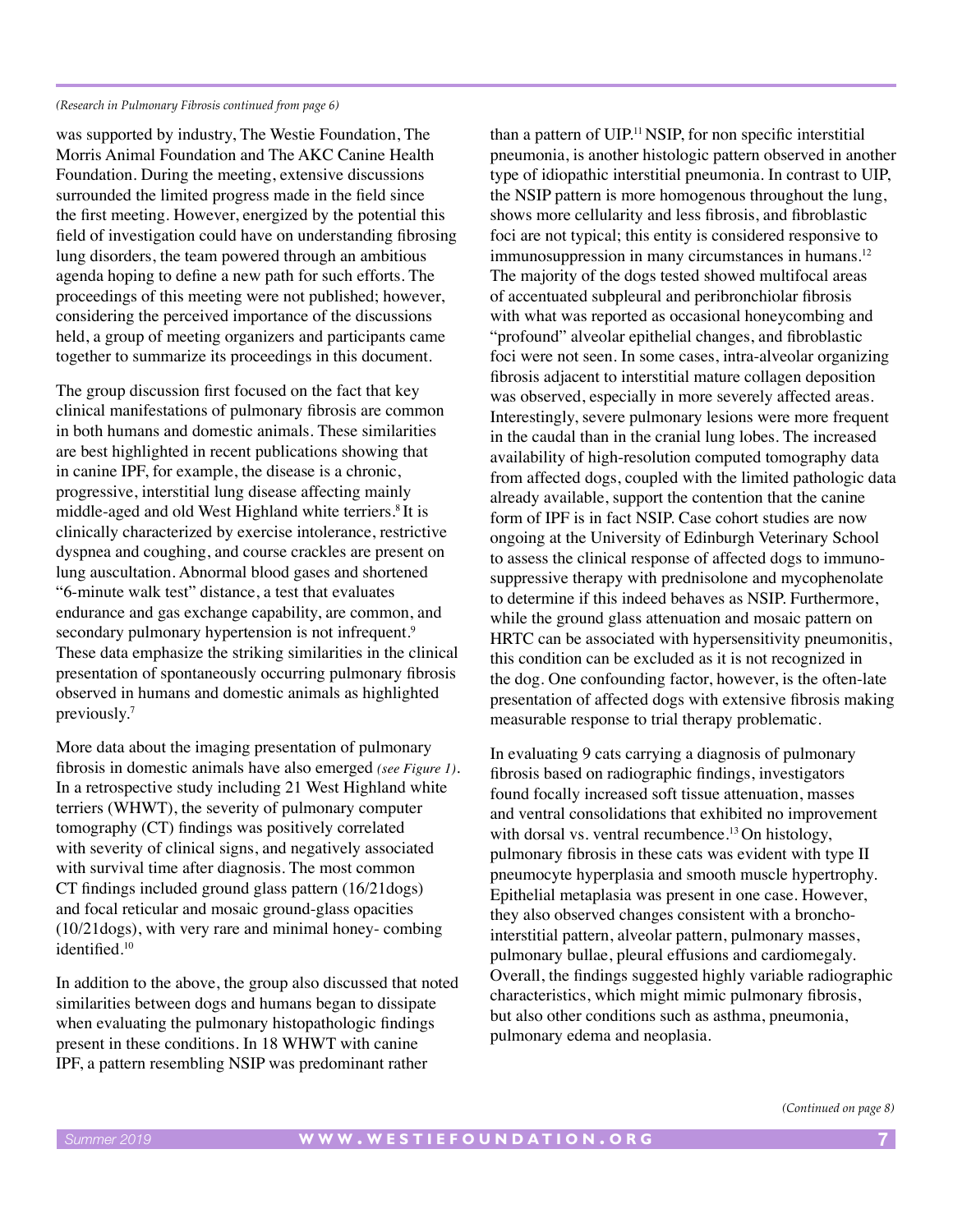### *(Research in Pulmonary Fibrosis continued from page 7)*

In another study, 23 cats with a histology of UIP were investigated.14 Most were middle-aged to older cats (median 8.7 years) with no obvious sex or breed predisposition. Symptoms included respiratory distress and cough. Duration of signs was less than 6 months in 17 cats. Exam revealed tachypnea, inspiratory or mixed inspiratory and expiratory effort, and adventitial lung sounds. Radiographic changes included dense patchy or diffuse interstitial, bronchiolar, and alveolar infiltrates. BALF revealed mild neutrophilic inflammation in 6 cases, with no consistent pathogen identified. Response to steroids is poor and most cats died within days to months.

Horses also develop pulmonary fibrosis, known as equine multinodular pulmonary fibrosis or EMPF because of its characteristic imaging and histologic patterns that are distinct from UIP in the setting of IPF in humans. Emerging data point to the equine gamma Herpes Virus 5 as the cause of EMPF as investigators have been able to experimentally reproduce EMPF in horses inoculated with EHV5 isolated from cases of EMPF.15,16

Overall, the group remained impressed with the similarities observed in symptoms, lung examination, abnormalities in oxygenation and imaging studies, and outcomes when comparing humans and domestic animals with pulmonary fibrosis. However, the differences observed in histopathology strongly argue against these being identical conditions. This prompted discussions regarding mechanisms of action and several presentations were devoted to this topic. To date, there is consensus that IPF and other forms of fibrosing lung disease are likely triggered by certain exposures in the setting of host genetics that render the lung epithelium susceptible to injury. In turn, epithelial cell injury leads to its dysfunction and the subsequent elicitation of intracellular pathways responsible for the over expression of soluble profibrotic growth factors. Of these, transforming growth factor-b (TGFb) is considered the most influential, but many other activated signals exert profibrotic activity. The above results in the proliferation of fibroblasts and the excessive expression and deposition of fibronectin, collagens, and other extracellular matrices that ultimately destroy the delicate architecture of the lung and its gas exchanging units.17 New data regarding the potential role of oxidative stress, dysregulated miRNAs, epigenetics, telomere shortening, tissue stiffness, aberrant metabolism, altered immunity, and aging have further added depth to our understanding of mechanisms of disease, but it

is too early to determine if this new knowledge will lead to clinical tools capable of affecting patient outcomes.<sup>18</sup>

Similar mechanisms are likely present in canine IPF as TGFb protein was detected by immunohistochemistry in areas of fibrosis, and a receptor for TGFb, TFGbRI and a transcription factor known for promoting its intracellular effects, pSMAD2/3, were found in the epithelium.<sup>19</sup> Interestingly, latent binding TGFb protein gene expression was decreased as was b8 integrin; these changes have been proposed to ultimately affect TGFb activation. Another extracellular matrix implicated in pulmonary fibrosis, thrombospondin-1, also appeared upregulated. Of note, circulating TGFb1 concentrations in the periphery were higher in animals "predisposed" to pulmonary fibrosis compared to "nonpredisposed" breeds.<sup>20</sup> Alveolar interstitial fibrillin-2 immunoreactivity was upregulated in WHWTS as well. This is similar to what has been found the idiopathic interstitial pneumonias in humans.

Chemokines have also been implicated in the pathogenesis of IPF. Similarly, higher levels of CCL2 and CXCL8 have been detected in bronchoalveolar lavage fluid obtained from affected WHWTs compared to healthy dogs.<sup>21</sup> Circulating levels of CCL2, but not CXCL8, were reported in the same animals. In contrast, no differences in relative gene expression for CCL2, CXCL8, CCR2 or CXCR2 were observed when comparing the lung biopsies of control vs. affected animals. In those affected, CCL2 and CXCL8 immunoreactivity was detected in bronchial airway epithelial cells. In other work, ActivinB, a cytokine member of the TGFb super-family, was found to be upregulated in the bronchoalveolar lavage fluid of WHWTs with canine IPF, but not Activin A. $^{22}$  These studies suggest that similar mechanisms of action are acting in both human and animal forms of spontaneous pulmonary fibrosis, but they fail to explain how such pathways lead to distinct histologic patterns observed between species.

# **Conclusions, Challenges and Recommendations**

Overall, the discussions of the 2014 meeting emphasized a concept unveiled during the earlier meeting. Namely, that domestic animals develop spontaneously occurring interstitial lung diseases that can result in pulmonary fibrosis and share features with the human condition. While prior discussions centered on the possibility that some of these animals may develop disease identical to the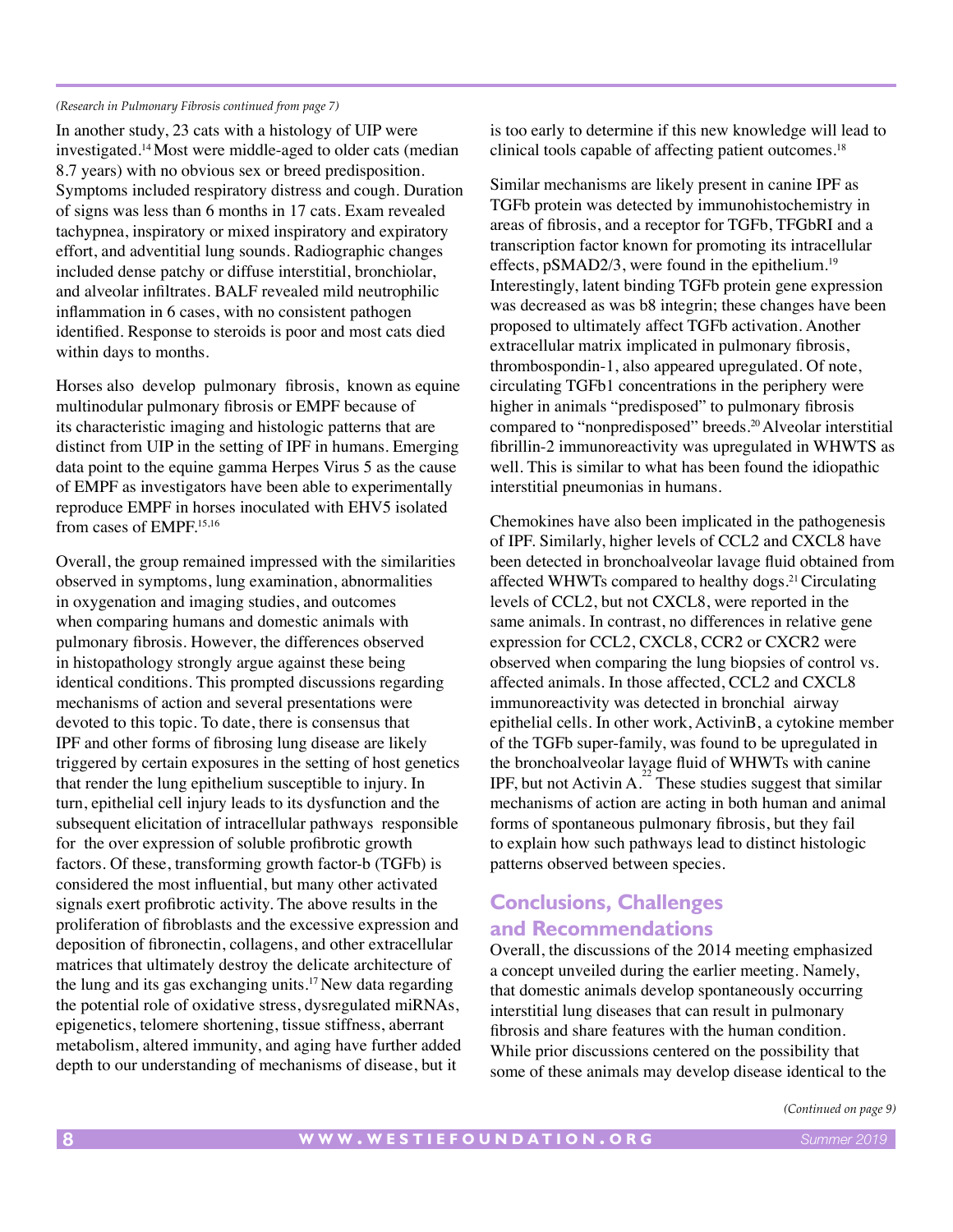#### *(Research in Pulmonary Fibrosis continued from page 8)*



FIGURE 2. Meeting participants.

human condition, the more recent histopathologic studies available suggest that domestic animals develop diseases with clinical manifestations similar to those of human IPF. but are likely distinct from that condition. Nevertheless, the group felt that, while identifying a model identical to the human condition would be preferable, a more realistic goal would be to simply identify better models of spontaneously occurring disease than those currently used today; domestic animals such as the WHWT might provide such a model.

Two important challenges hindering progress in this area remain present today. The first relates to difficulties inherent in communicating about these disorders considering that domestic animals with pulmonary fibrosis are simply referred to has having IPF (e.g., canine IPF), which is confusing as these animals do not appear to adequately mimic human IPF. The group recommends that the term "idiopathic interstitial pneumonia or IIP" be used as this reflects classifications used in human disease. For example, instead of canine IPF, the term canine IIP should be used, at least until these IIPs are better defined.

The above challenge is directly linked to gaps in disease definition due to an inadequate understanding of the clinical, histologic and radiographic manifestations of pulmonary fibrosis in distinct animal species. Greater understanding of IPF and related idiopathic interstitial pneumonias in humans came after defining their distinct clinical, radiographic, and histologic presentations. In fact, today, an accurate diagnosis of these human conditions remains dependent on the interpretation of the aggregate clinical, radiographic and histologic data. This knowledge laid the foundation for the emergence of standardized, placebo-controlled, and randomized clinical trials that culminated in the identification of anti-fibrotic drugs. Unfortunately, this information is not available for domestic animals. To date, studies correlating the clinical, radiographic and histologic presentations of domestic animals with fibrosing lung disease are very limited, and a clear classification of these disorders and diagnostic algorithms remain to be developed. Success in collecting such data would be greatly accelerated by the establishment of domestic animal clinical registries well linked to tissue and other biological sample repositories. Such repositories may be located at specialized veterinary centers with interest and expertise in this field. Undoubtedly, the resources needed to support such endeavor are significant and may originate in industry, private foundations and government agencies.

In short, domestic animals develop spontaneously occurring fibrosing lung disease that resembles the human condition. Although not identical, these models might be superior to those used today when testing mechanisms of action and the effectiveness of novel interventions. However, this will first require a better classification of fibrosing lung disorders in domestic animals based on clinical, radiographic and histologic presentations. Obtaining the information needed to develop such classification would benefit from a registry of clinical data and biological samples. The molecular tools needed to test genetic variants and mechanisms of action and to unveil potential targets for intervention are available, but this will require access to well-defined biological specimens from nonhuman disease. The above effort will likely require support from industry, private foundations and

*(Continued on page 10)*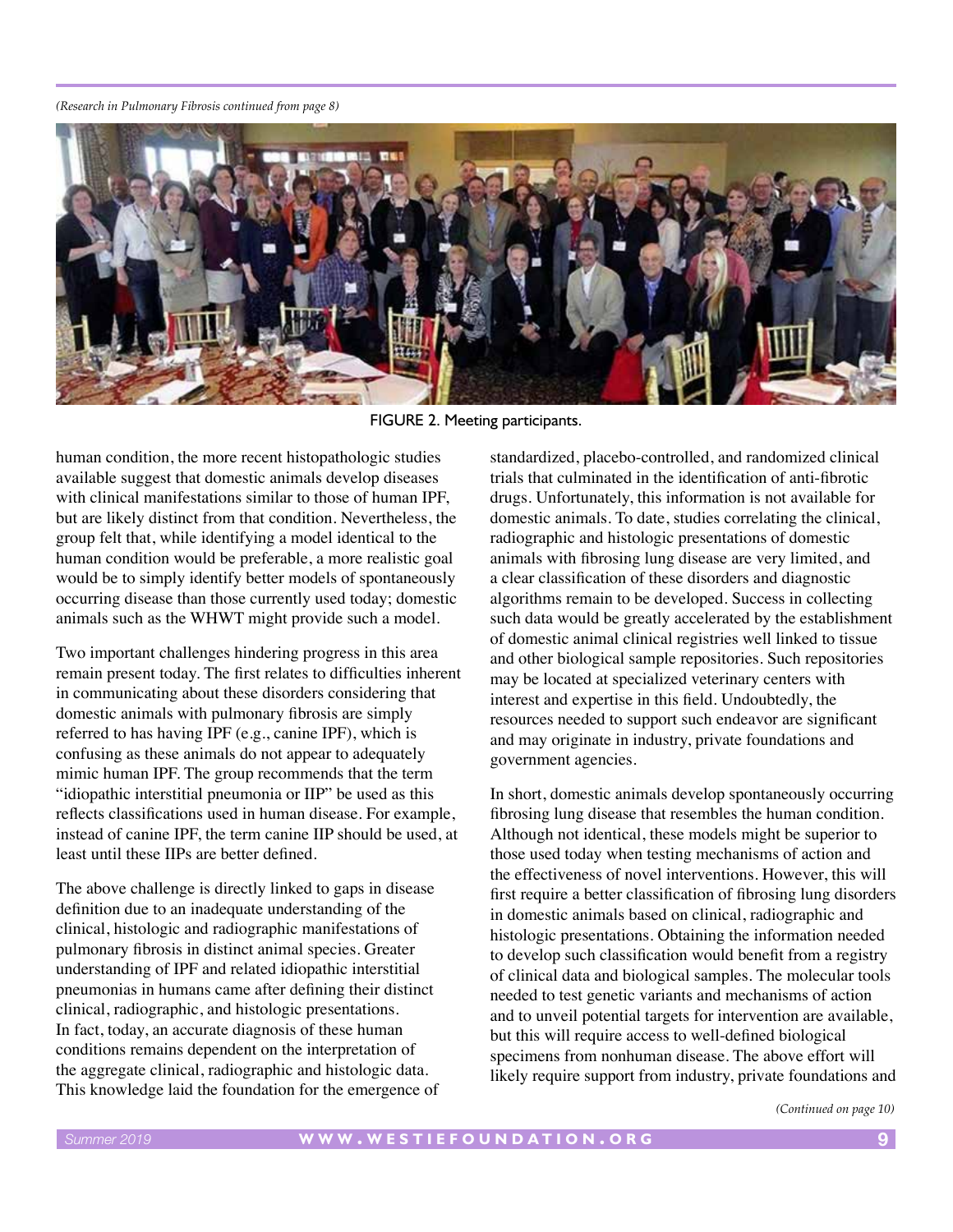#### *(Research in Pulmonary Fibrosis continued from page 9)*

government agencies. Considering the burden of fibrosing lung disorders to both humans and domestic animals, such investment is considered worthy.

# **Meeting Participants** *(SEE FIGURE 2)*

Teresa Barnes Tosi, formerly of Coalition of Pulmonary Fibrosis, The Westie Foundation; Peter Bitterman, University of Minnesota; Kevin K. Brown, National Jewish Health; Tim Capps, University of Louisville; Stephan Carey, Michigan State; Mike Chaddock, Texas and A&M University; Cecile Clercx, University of Liege; Alan Cohen, EddingPharm; Brendan Corcoran, University of Edinburgh; Joao deAndrade, University of Alabama-Birmingham; Jason DeVoss, Genentech; Dennis E. Doherty, University of Kentucky; Steven Dow, Colorado State University; Kari Ekenstedt, University of Wisconsin; Valerie Fadok; Mostafa M. Fraig, University of Louisville; Marilyn Glassberg, University of Miami; Allyn Harris, University of Mississippi; Ann Marie Hollowathy, The Westie Foundation; Susan Johnson Rowland, Harvey Oaks Animal Hospital; Robert Kaner, Cornell University; Paula Katavolos, Genentech; Anne Keane, Genentech/ Roche; Caroline Keane; Roche Welwyn, United Kingdom; Dolly Kervitsky, Pulmonary Fibrosis Foundation; Wayne Kompare, The Westie Foundation of America; Liisa Lilja-Maula, University of Helsinki; Andrew Limper, Mayo Clinic; Mahmoud Loghman-Adham, Baxter Healthcare; David Lynch, National Jewish Health; Clay Marsh, Ohio State University; Kay McGuire, The Westie Foundation; Ana Mora, University of Pittsburgh; Imre Noth, University of Chicago; Mitchell Olman, Cleveland Clinic; Amy Olson, National Jewish Health; Patricia Olson, Seattle, WA; Greg Cosgrove, National Jewish Health; Matt Huentelman, Tgen; David Schwartz, University of Colorado; Bebe Pinter, WFA; Andrew Tager, Massachusetts General Hospital; William Kurt, Michigan State; John Tosi, New York; Rick Vulliet, UC Davis; Mark Neff, Van Andel Institute; Carol Reinero, University of Missouri; Mauricio Rojas, University of Pittsburg; Chand Khanna, NIH; Elizabeth Rozanski, Tufts University; Elaine Ostrander, NIH; Rafael Perez, University of Louisville; Tamra Perez, University of Louisville, and Jesse Roman, University of Louisville.

# **Acknowledgments**

Participants thank sponsors of the meeting from industry (Biogen Idec, Intermune, Boehringer Ingelheim Pharmaceuticals, Genentech), private foundations (Hermansky Puklak Syndrome Network, University of

Louisville Foundation, University of Louisville Equine Center, Coalition of Pulmonary Fibrosis, Pulmonary Fibrosis Foundation, West Highland White Terrier Club of America, WHWTC of Southeast Texas, Skyehigh Westies, Shamrock Family Westies, Westie Foundation of America) and private donors (Wayne Kompare, Lindy Barrow, William Fisher, Roberta Macabee, Linda Wible and Anjelica Huston). Allison Pratt assisted with artistic design of logo, Susie Stone created a website and Glenn Vicary helped with data collection. Symposium sponsors had no input in the development of the symposium content, selection of speakers, or in the development of this manuscript.

# **Conflict of Interest Statement**

The symposium was sponsored by the Working Group on Lung Fibrosis of the Assembly of Respiratory Cell and Molecular Biology of the American Thoracic Society, and was supported by industry, The Westie Foundation, The Morris Animal Foundation, and The AKC Canine Health Foundation, among others. Symposium sponsors had no input in the development of the symposium content, selection of speakers or in the development of this manuscript. T.R.B. reports non-financial support from American Thoracic Society, personal fees from Coalition for Pulmonary Fibrosis, membership on board of directors for Westie Foundation of America and science board for New Amsterdam Sciences. K.K.B reports the following outside the submitted work, grants from NHLBI, personal fees from Biogen, Galecto, MedImmune, Roche/Genentech, ProMetic, Patara, Third Pole, Galapagos, Boehringer Ingelheim, Theravance,Three Lakes Partners and Veracyte. He has served on the Boards of the Pulmonary Fibrosis Foundation and the American Thoracic Society. B.C. reports grant support from the American Kennel Club and Westie Foundation of North America to support canine IPF research, and outside the submitted work from Zoetis Animal Health (USA), the Dogs Trust (UK) and the Roslin Institute (UK). M.K.G. has served as site PI or on the steering committee in industry-sponsored clinical trials (Actelion, Bellerophon, Boehringer Ingelheim, Celgene, Galapagos, Genentech/Roche, Gilead, InterMune, Stromedix and Toray) and has been funded by the National Institutes of Health, Genentech, and several private research foundations. She serves on the National Scientific Advisory Committee of the American Lung Association and has served as chair of the Women and Pulmonary group of the American College of Chest Physicians. D.J.K. reports personal fees from Boehringer- Ingelheim, outside the

*(Continued on page 11)*